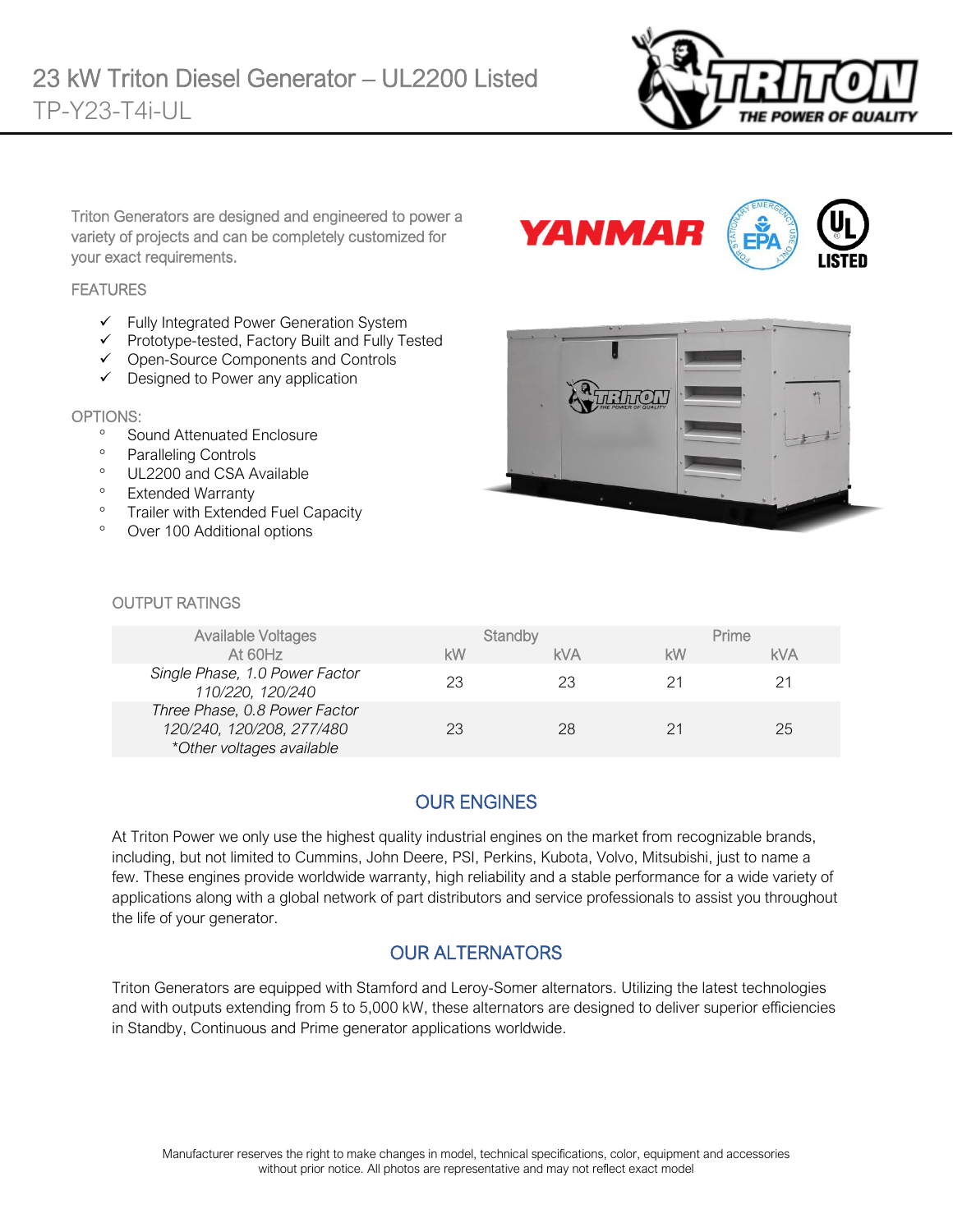

#### ENGINE INFORMATION

| Engine Make                      | Yanmar             |  |  |
|----------------------------------|--------------------|--|--|
| Model                            | 4TNV84T            |  |  |
| <b>Tier Rating</b>               | Tier 4 Interim     |  |  |
| Engine Speed (RPM)               | 1800               |  |  |
| Engine Power Output at rated RPM | 24.5 kWm / 32.4 HP |  |  |
| Cooling                          | Liquid             |  |  |
| Aspiration                       | Natural            |  |  |
| Total Displacement (Liter)       | 1.995              |  |  |
| No. of Cylinders and Build       | 4, In Line         |  |  |
| <b>Bore and Stroke</b>           | 84 x 90            |  |  |
| <b>Compression Ratio</b>         | 19.0:1             |  |  |
| Governor                         | Electronic         |  |  |
| Fuel Consumption (L/hr)          |                    |  |  |
| <b>Full Load</b>                 | 7.34               |  |  |
| 75% Load                         | 5.56               |  |  |
| 50% Load                         | 3.86               |  |  |
| Oil Capacity (Liter)             | 7.2                |  |  |
| Coolant Capacity (Liter)         | 5.8                |  |  |

## ALTERNATOR INFORMATION

| Manufacturer                          | Leroy Somer or Stamford                                  |
|---------------------------------------|----------------------------------------------------------|
| Design                                | Brushless single bearing, revolving field                |
| Stator                                | $2/3$ pitch                                              |
| Rotor                                 | Single bearing, flexible disc                            |
| <b>Insulation System</b>              | Class H                                                  |
| <b>Standard Temperature Rise</b>      | 125 -163°C Continuous                                    |
| Exciter Type                          | <b>Self Excited</b>                                      |
| <b>Phase Rotation</b>                 | A(U), B(V), C(W)                                         |
| <b>Alternator Cooling</b>             | Direct drive centrifugal blower fan                      |
| AC Waveform Total Harmonic Distortion | No load < 1.5%. Non distorting balanced linear load < 5% |
| Telephone Influence Factor (TIF)      | <50 per NEMA MG1-22.43                                   |
| Telephone Harmonic Factor (THF)       | $<2\%$                                                   |
|                                       |                                                          |

## DIGITAL CONTROLLER

Triton digital controller with auto and manual start capability. Digital readout for: volts between each phase & neutral, volts between phases, amps per phase, frequency, kW and kVA power, power factor, KW hour with accumulation by day, month and year, fuel reserve, oil pressure, coolant temperature, battery volts and charging alternator volts, engine speed, hours running. Engine alarms for high coolant temperature, low oil pressure, emergency stop activated, battery charging failure, low coolant level, low fuel level, over-speed, under-speed and low battery volts.

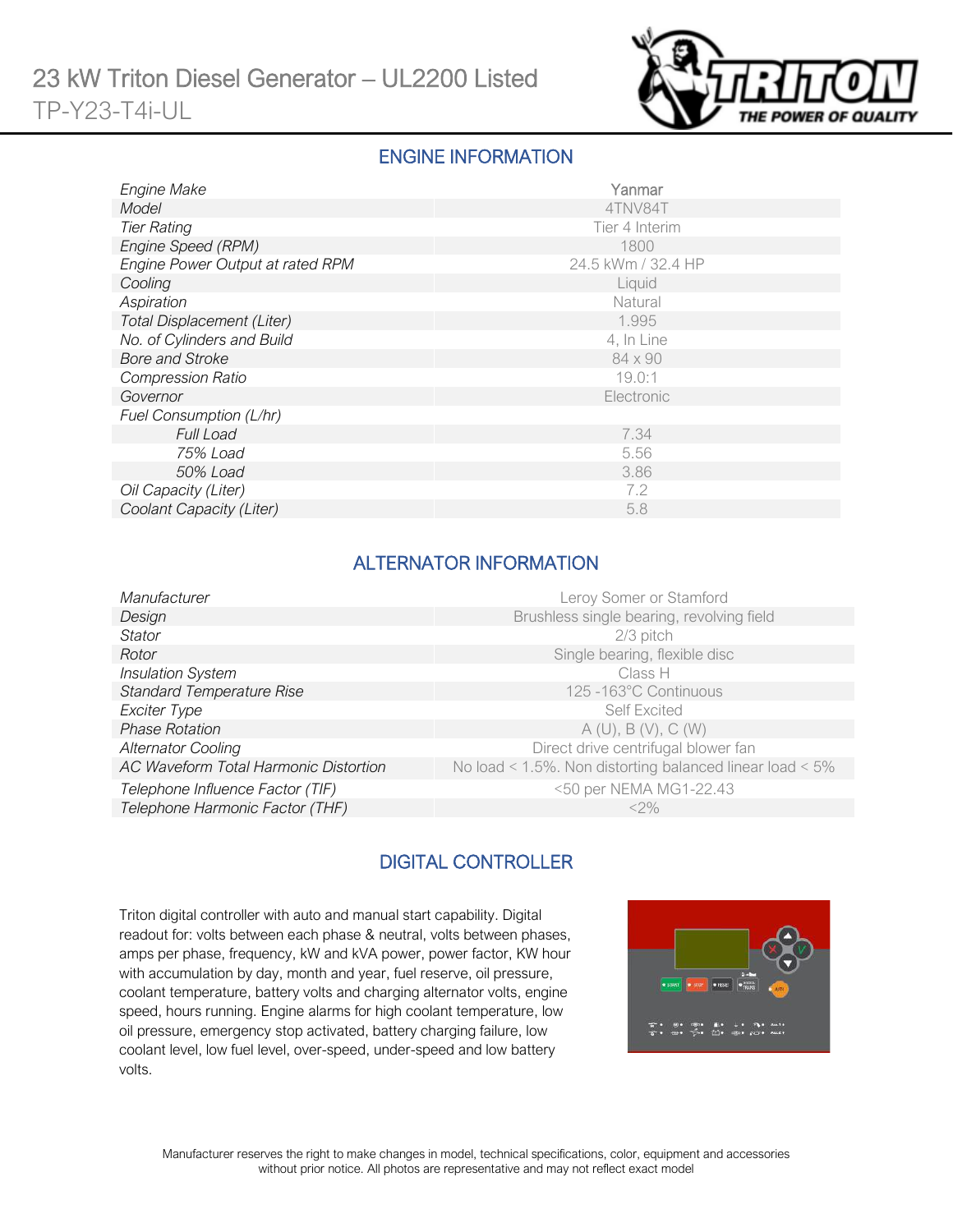

# STANDARD ITEMS

Engine System:

Ī

- o Oil Drain Extension
- o Air Cleaner
- o Critical Exhaust Silencer (Enclosed Versions)
- o Expanded Metal Safety Guards
- Fuel System
	- o Primary Fuel Filter
	- o Fuel Lock-off
		- o Flexible Fuel Lines
	- Cooling System
		- o Factory Installed Radiator
		- o 50/50 Ethylene glycol antifreeze
		- o Radiator Drain Extension
- Electrical System
	- o Unit Mounted Mainline Circuit Breaker
	- o Battery Charging Alternator
	- o Battery Tray and Cables
	- o Emergency Stop Switch
- ✓ Generator Set
	- o Mounted on Heavy Duty Steel Base Frame
	- o Anti-Vibration Pads between Engine/Alternator and Frame
	- o Full Factory Load Bank Testing
	- o Sub-Base Lifting Points
- ✓ Alternator
	- o Single and Three Phase
	- o 12 Lead Stamford or Leroy-Somer
- ✓ Enclosure (if selected)
	- o Heavy Duty Steel Enclosure (Aluminum Options)
	- o Powder Coated Finish
	- o Easy Access to All Service Points
	- o Fully Sound Attenuated
	- o Advanced Water and Dust Proofing
	- o Easy to Transport
	- o Includes 8-hour single wall fuel tank

# OPTIONAL ITEMS

- Engine System:
	- o Upgraded Exhaust Silencers (Hospital, Residential, Critical)
	- o Heavy Duty Air filters
	- o Oil Heater
	- o Block Heater (Circulating, up to 5000 Watt)
- Fuel System
	- o Multi-Valve Fuel Connections
	- o Fuel Cooler
- Electrical System
	- o Battery Charger (Standard and Float Type)
	- o Additional Circuit Breakers
	- o Shunt Trips
	- o Electrically Controlled Breakers
	- o Medium Voltage Alternators
	- o Paralleling Systems
	- o Electrical Connections (Cam-Locks, Refer Plugs, Distro Panel, and more)
- Cooling System
	- o Upgraded Radiator Systems
	- o Marine Grade Radiator
	- Generator Set
		- o Seismic Isolators
		- o Remote Mounted Control System
- **Enclosure** 
	- o Aluminum Enclosure
	- o Ultra-Quiet Enclosure
	- o 20 and 40' Container Packages
	- o Custom Paint Colors
- Alternator
	- o 600 Voltage
	- o Medium Voltage (1000 to 13,200 voltage)
	- o Two Bearing
- Additional Options
	- o Please inquire, Triton can assist in engineering nearly any option